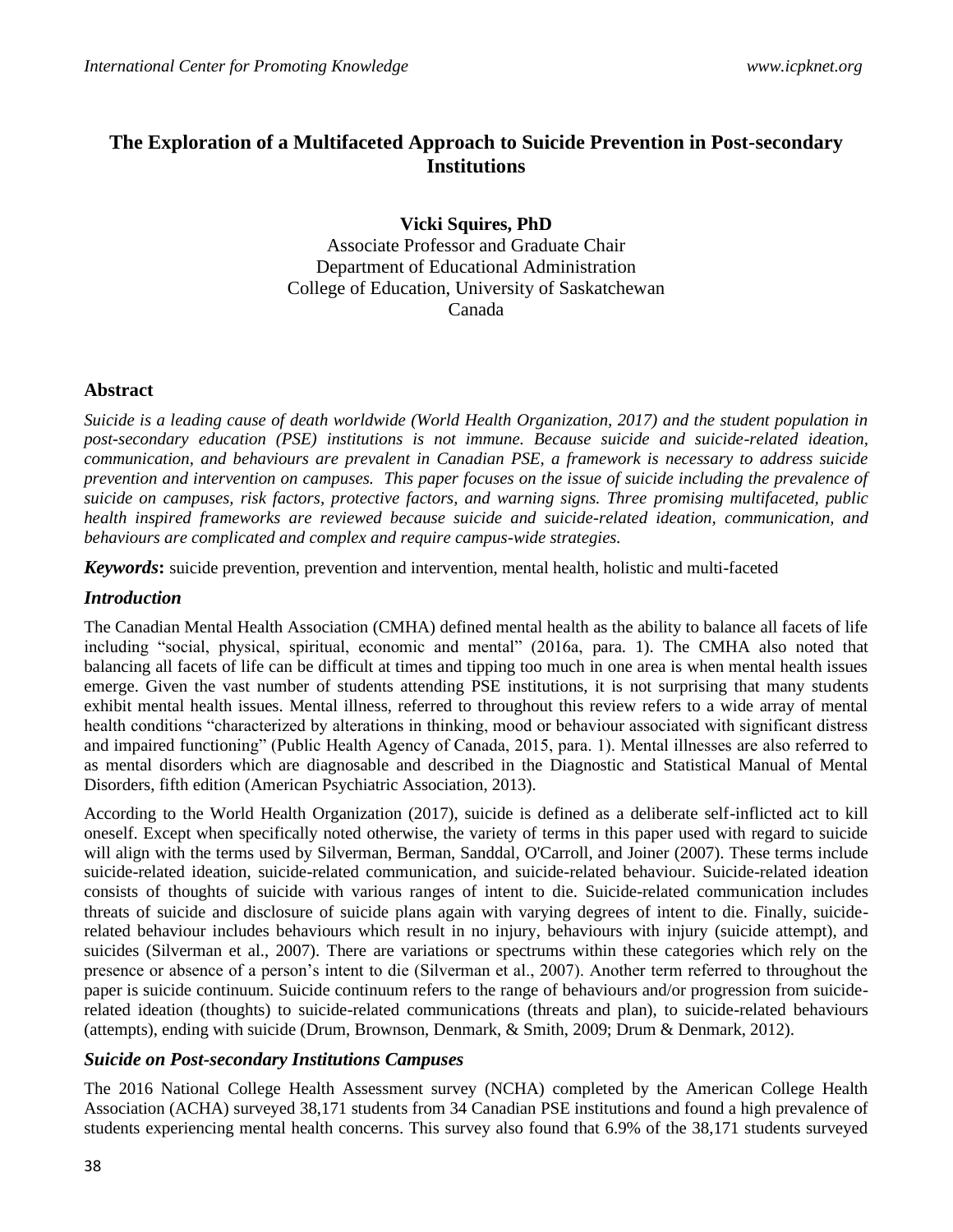seriously considered suicide and 1.2% attempted suicide within the last 12 months (NCHA, 2016). Additionally, the study completed by Drum et al. (2009) surveyed 26,000 undergraduate and graduate students from 70 American colleges and universities and found that suicide-related ideation was far more common amongst students than previously suspected (Drum et al., 2009). The authors found that over half of the students sampled reported some form of suicidal ideation over their lifetime, 18% of undergraduates and 15% of graduates seriously considered attempting suicide, and 8 % of undergraduates and 5% of graduates reported an attempt to commit suicide at least once in their lives. Furthermore, 6% of undergraduates and 4% of graduates seriously considered attempting suicide in the last 12 months. Of those, 69% undergraduates and 63% of graduates disclosed "having more than one period of the 12 months during which they considered attempting suicide" (Drum et al., 2009, p. 217). These statistics are alarming and underscore the need to engage in preventative actions.

Silverman, Meyer, Slone, Raffel, and Pratt (1997) reviewed the rates of suicide at 12 Midwestern university campuses over a ten-year period to determine who were most impacted by suicides on PSE campuses. This study ran from 1980 to 1990; within these institutions, approximately 346,000 students per academic year who were within the 17 to 29 age range were determined to be at risk for suicide. Over the course of the ten-year study, the number of students determined to be at risk within this age range was 3.5 million (Silverman et al., 1997). When examining the different age groups and genders, the researchers noted the following data. In the 17 to 19 years old age range (which represented 28% of the overall institutional population), the percentage of suicides were 9% of females and 14% of males. Approximately 50% of the students fell within the 20 to 24 years old age range; in this group the percentages of suicide were 49% of females and 45% of males. In the 25-29 age range (which comprised 12% of the institutions' populations), the percentages for suicides were 22% of females and 23% of males (Silverman et al., 1997). The number of suicides, which met the study's suicide definition, totalled 261 over the course of the ten-year study. Of the 261 suicides, 6% were international students and of these, 81% were graduate students. The suicide rate for students over the age of 35 years was significantly higher than those under the age of 25. "39% of all female suicides occur among graduate students, who comprise only 19% of female students overall" (Silverman et al., 1997, p. 301). Finally, this study also found that older students are at great risk, which is indicative of the American and Canadian national rates (Silverman et al., 1997; Statistics Canada, 2017). Given this data, Silverman et al. (1997) suggested that prevention measures should pay particular attention to older, returning undergraduate or graduate students.

The studies above confirm that suicide and suicide-related ideation and behaviours exist in PSE institutions in North America. How does this impact the delivery of mental health services, specifically by counselling centres on campus? A survey by Gallagher (2015) found that counselling centre directors all noted that the centres experienced an increase in demand for services, an increase in the seriousness and acuity of situations, and an increase in the complexity of situations. Even though student counselling centres are feeling the impact of increased mental health issues, a study by Kisch et al. (2005) found that, while counselling centres were struggling to keep up with the increased demand for services, 80% of students who died by suicide did not attend their university's student counselling centre. Another survey found that of the students sampled, only 26% knew about the mental health resources, including student counselling centres, available on their campuses (Westefeld, Homaifar, Spotts, & Furr, 2005). This data is troubling as a study conducted by Schwartz (2006) determined that clinical intervention was effective in reducing the suicide rate of those who attended counselling centres.

#### *Understanding Suicide*

**Interpersonal theory of suicide.** In order to determine the most appropriate prevention and intervention for suicide-related ideation and behaviours, we must try to understand why people enter onto the suicide continuum. Theory helps to build a framework of understanding. The first theory, the interpersonal theory of suicide developed by Thomas Joiner, suggests that in order to die by suicide a person must have the desire to commit suicide as well as the capability to act on this desire (Joiner, 2005). Two variables are necessary to acquire a desire to commit suicide: disenchanted sense of belongingness and a perceived burden on others. Disenchanted sense of belongingness otherwise referred to as "thwarted belongingness" refers to being isolated and alienated from family and friends (Ribeiro & Joiner, 2009, p. 1292). The perceived burden relates to a person's self-worth and that one's existence would be a burden on other people leading to a belief that ending their life would make other people's lives better (Ribeiro & Joiner, 2009). Notably, it is believed that people have a strong intrinsic selfpreservation instinct and so the movement from suicide-related ideation to suicide-related behaviours requires a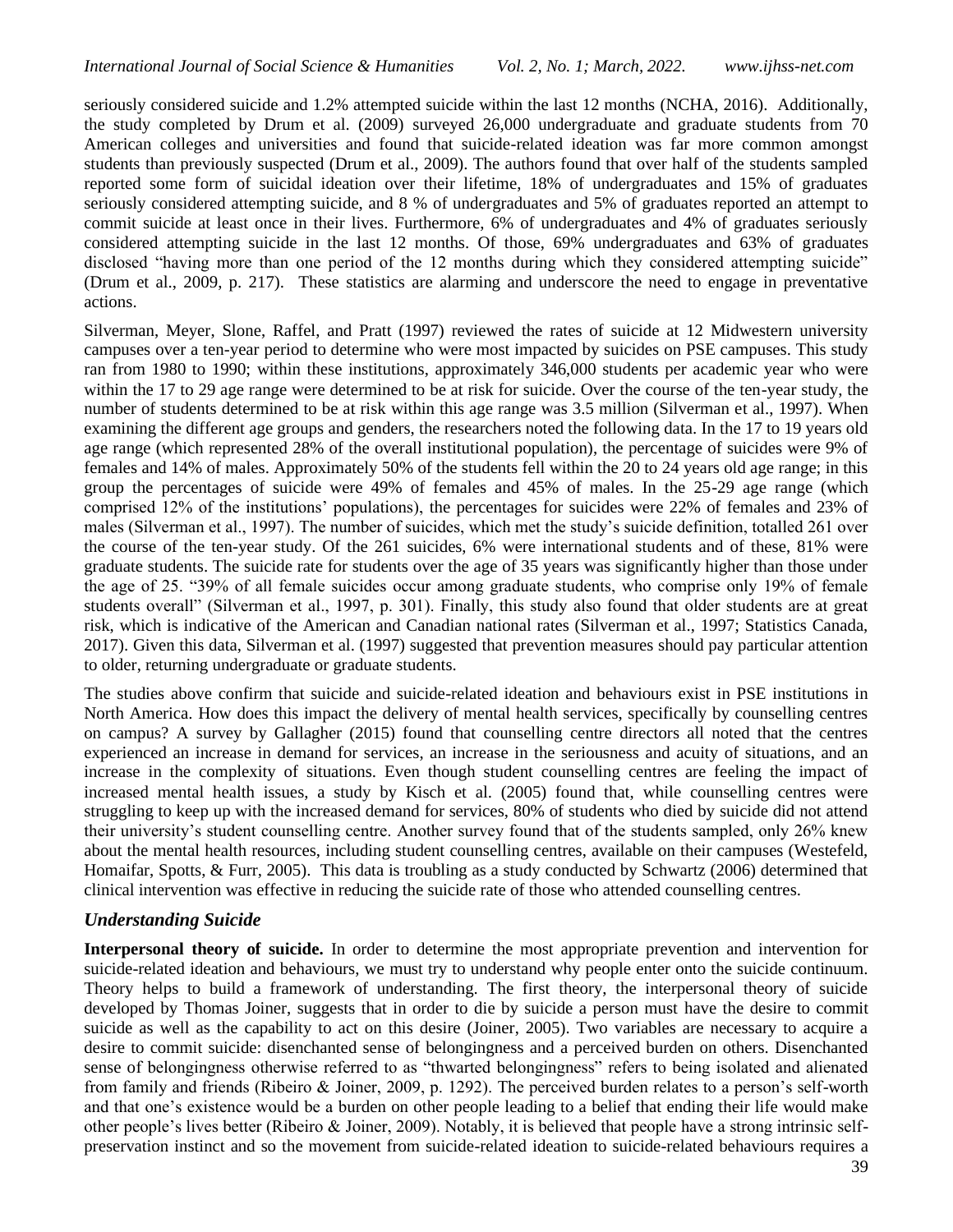person to overcome this strong intrinsic self-preservation instinct (Joiner, 2005). However, a desire to commit suicide does not push people to suicide, rather another element must be present to complete suicide. What moves the desire to commit suicide to suicide-related behaviours is a person's capability to engage in suicide-related behaviours (Van Orden, Witte, Cukrowicz, Braithwaite, Selby, & Joiner, 2010). According to Ribeiro and Joiner (2009), a person's capability to commit suicide comes from "repeated exposure and habituation to painful and provocative events" (p. 1291). When all three things (disenchanted sense of belongingness, perceived burdensomeness, and capability to engage in suicide-related behaviour) interconnect, a person commits suicide or a suicide attempt (Joiner, 2005). Ribeiro and Joiner (2009) indicated that the interpersonal theory of suicide outlines the real difference between suicide-related ideation and suicide-related behaviours and "not only addresses the question of who wants to die by suicide but speaks to the question of who can die by suicide" (p. 1292).

**Three step theory (3ST).** A second theory related to suicide-related ideation and behaviours is the three-step theory (3ST) by Klonsky and May (2015). This emergent theory for understanding suicide was inspired by Joiner's interpersonal theory of suicide. Klonsky and May (2015) suggested the first step towards the development of suicide-related ideation is that a person must be experiencing emotional, psychological or even physical pain. While pain alone does not lead to suicide-related ideation, pain coupled with hopelessness that the pain will cease or get better is what leads to suicide-related ideation. The second step within this theory involves connectedness. Klonsky and May (2015) described connectedness as one person's connections to others (family, friends and colleagues); however it also refers to a sense of connectedness "to a job, project, role, interest, or any sense of perceived purpose or meaning that keeps one invested in living" (p. 117). The final step within this theory addresses the progression from suicide-related ideation to suicide-related behaviours (attempt) and supports and expands Joiner's work in the interpersonal theory of suicide, agreeing that the progression from suicide-related ideation to suicide-related behaviours requires a person to be capable of suicide. Klonsky and May (2015) expanded this belief by suggesting three variables which contribute to a person's capacity to engage in suicide-related behaviours as dispositional, acquired, and practical. Dispositional refers to a person's familial genetics such as a person's threshold for pain. Acquired refers to those who engage in habitual actions which cause pain, injury, and fear having a higher propensity to initiate suicide-related behaviours. Finally, the third variable is practical, which refers to things that make it easier to engage in such behaviours including knowledge of and access to lethal means (Klonsky & May, 2015).

**Risk factors, protective factors, and warning signs.** Another important element in understanding suicide is the risk factors. Risk factors are individual (genetic predisposition), familial (dysfunction), and community (access to mental health services) characteristics which are static (things that cannot be changed) or dynamic (things that can change) and contribute to a person's overall likelihood of considering, attempting, or dying by suicide (Suicide Prevention Resource Center & Rodgers, 2011). While there are many risk factors, some of the main risk factors include prior suicide attempt(s), misuse of alcohol or other drugs, family history of suicide, social isolation, chronic disease and/or disability, lack of access to mental health care, access to lethal means, and mood disorders (Suicide Prevention Resource Center & Rodgers, 2011). According to Bertolote and Fleischmann (2002) "it is generally acknowledged that 90 % of those who committed suicide had a psychiatrist diagnosis at the time of death" (p. 183); therefore mental disorders, specifically depression, are a risk factor for suicide. While 90% of those who have died by suicide have a mental disorder diagnosis, it is important to note that over 98% of people diagnosed with mental disorders do not commit suicide (Nordentoft, 2011). Notably, students referred to as higher risk or at-risk, typically have multiple risk factors.

A multivariate analysis completed by Arria, O'Grady, Caldeira, Vincent, Wilcox, and Wish (2009) identified five risk factors that correlated with students' mental health in PSE institutions. These five were depression, lack of social support, conflictual family-student relationships, affective dysregulation, and alcohol use disorders. With respect to depression, of those students sampled who espoused suicide-related ideation, 40% met the study's criteria for high depressive symptoms (Arria et al., 2009). The second risk factor identified was the lack of social support, which aligns with the notion of needing to feel a sense of belonging (Arria et al., 2009; Van Orden et al., 2010). The relationship students have with their parents also correlates to suicide-related ideation in that students who have a conflictual relationship or minimally attached parents have a higher risk of experiencing suiciderelated ideation. Affective dysregulation is characterized by a person's inability to control their emotions and their responses fall outside the range of what is reasonable. Typically the uncontrollable and unreasonable emotions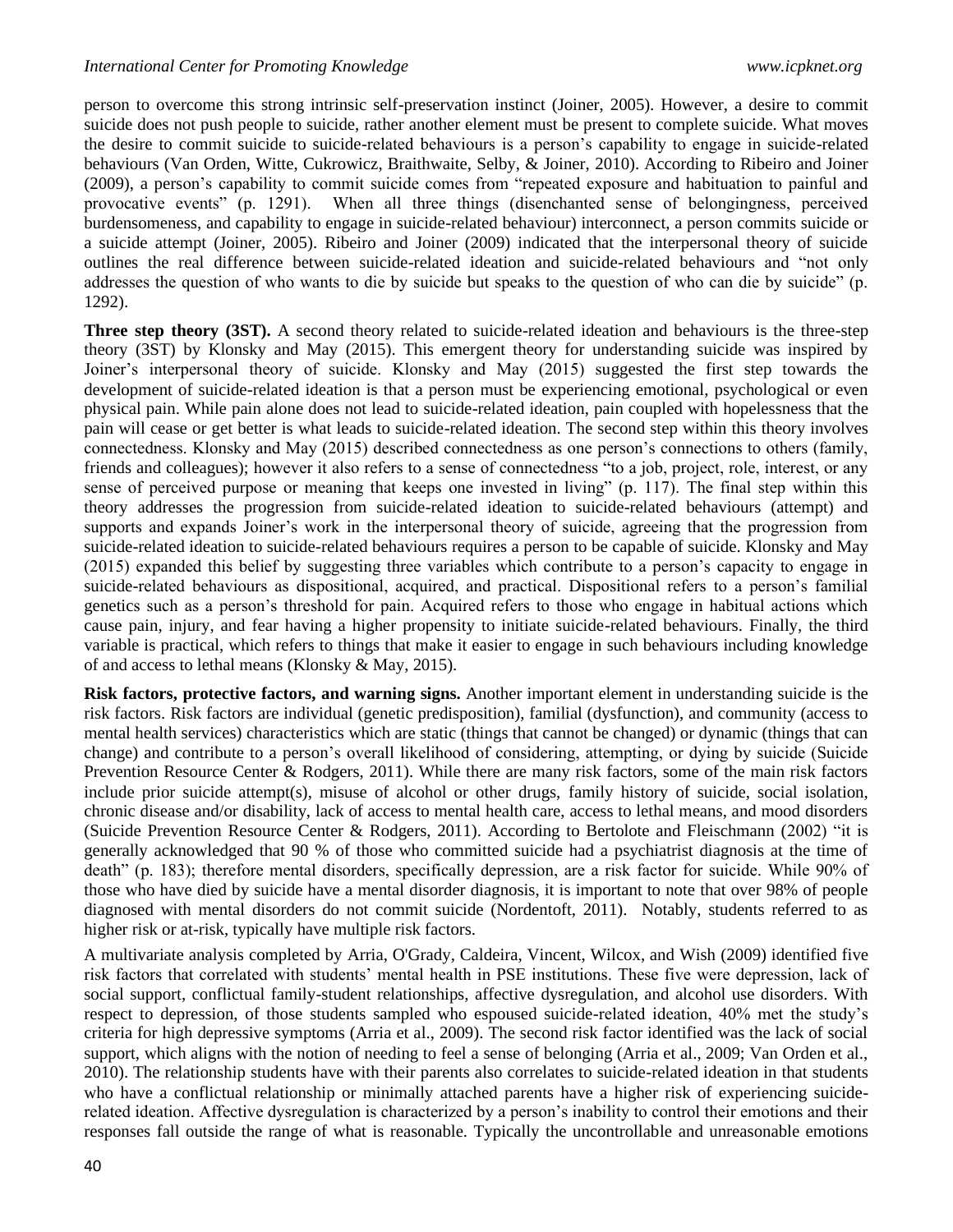manifest externally through aggression and anger (Arria et al., 2009). Finally, Arria et al. (2009) determined that suicide-related ideation was associated with alcohol use disorders, therefore, identifying alcohol use disorder as a risk factor for students in PSE institutions.

Warning signs are behaviours that indicate an immediate risk for suicide (Suicide Prevention Resource Centre, 2014) and are not considered risk factors. Warning signs include suicide-related communication expressing a desire to die or kill oneself, researching ways to kill oneself, or making comments about being hopeless or feeling as though they are a burden on others. Other signs may include sudden, unexpected changes in behaviour including a shift from calmness to reckless behaviour (tempting fate by engaging in risky behaviour) or someone being sad and suddenly and unexpectantly shifting to being calm and/or happy (mood swings). The increase in alcohol or drug use, the giving away of possessions, withdrawing from family and friends, anger, an unexpected or significant change in life circumstances (death of a family member, legal charges, job loss, relationship loss, or financial strain) are other warning signs of suicide (Canadian Mental Health Association, 2016b).

#### *Suicide Prevention Frameworks for Post-secondary Institutions*

Jodoin and Robertson (2013) advised that because of the unique interpersonal factors relevant to students as well as institutional influences for students, prevention and intervention efforts must go beyond traditional clinical treatment. The authors also said that prevention and intervention efforts must "take a holistic and comprehensive approach to addressing the concerns not only for individuals, but also at the community and organizational level" (Jodoin & Robertson, 2013, p. 15). Public health models focus on the importance of considering the health of the entire student population rather than on an individual's health. Furthermore, the public health model focuses on preventing suicide-related ideation from occurring; it is committed to understanding suicide prevention through science, and it values a multidisciplinary collaboration to enhance the strength of the prevention and intervention strategies (Jodoin & Robertson, 2013). Wasserman and Durkee (as cited in Benson, 2013) posited that the public health model divides prevention strategies into three categories: primary, secondary, and tertiary. According to Benson (2013), primary prevention efforts are directed towards the general population and focus on the "reduction or elimination of disease before onset so as to eliminate the threat" (p.3). Secondary prevention includes the discovery and diagnosis of individuals "who are at risk or in the early stages of an illness," with the intention to treat the issue before "symptoms are fully expressed" (Benson, 2013, p.3). Interventions in secondary prevention efforts are intended to "reduce the intensity, severity, and duration of the illness" (Benson, 2013, p.3). Lastly, the third category in the public health model is tertiary. Tertiary prevention is the "treatment of those with a disease, so as to reduce the disability caused by the disorder, as well as improving the quality of life" (Benson, 2013, p. 3- 4). Three following three frameworks that take a public health model perspective will be explored in the following sections.

**The JED Campus Framework.** The JED campus framework developed by the JED Foundation Campus Program (n.d.) draws on many factors which are known to promote mental health and prevent suicide. It is a comprehensive, multifaceted approach to promoting mental health and suicide prevention that includes various prevention and intervention strategies. The JED campus framework includes policy, systems and strategic planning, life skill development, connectedness, academic performance, student wellness, identification of students at risk, increasing help-seeking behaviour, mental health and substance use disorder services, and means restriction and environmental safety (JED Foundation Campus Program, n.d.).

**Comprehensive approach to suicide prevention.** The Suicide Prevention Resource Centre (n.d.) developed a comprehensive approach to suicide prevention which suggests a combination of efforts that collectively address the many facets of suicide-related ideation, communication, and behaviour. This model identifies nine strategies which work together to promote a healthy lifestyle, facilitate prevention of suicide-related ideation, and implement interventions for students experiencing suicide-related communication and behaviours. The nine strategies include: identifying and assisting a person at risk; increasing help-seeking behaviours; ensuring access to mental health care and treatment; supportive care transitions and organizational linkages; effective response to students in crisis; immediate and long-term postvention; the reduction of access to means; enhancing life skills and resiliency; and the promotion of social connectedness and support (Suicide Prevention Resource Centre, n.d).

**Intervention continuum and treatment of suicidality.** A third approach to suicide prevention and intervention in PSE institutions includes a blended approach between a clinical intervention paradigm focused on students who are on the suicide continuum and a problem-solving paradigm where the institution as a whole takes on more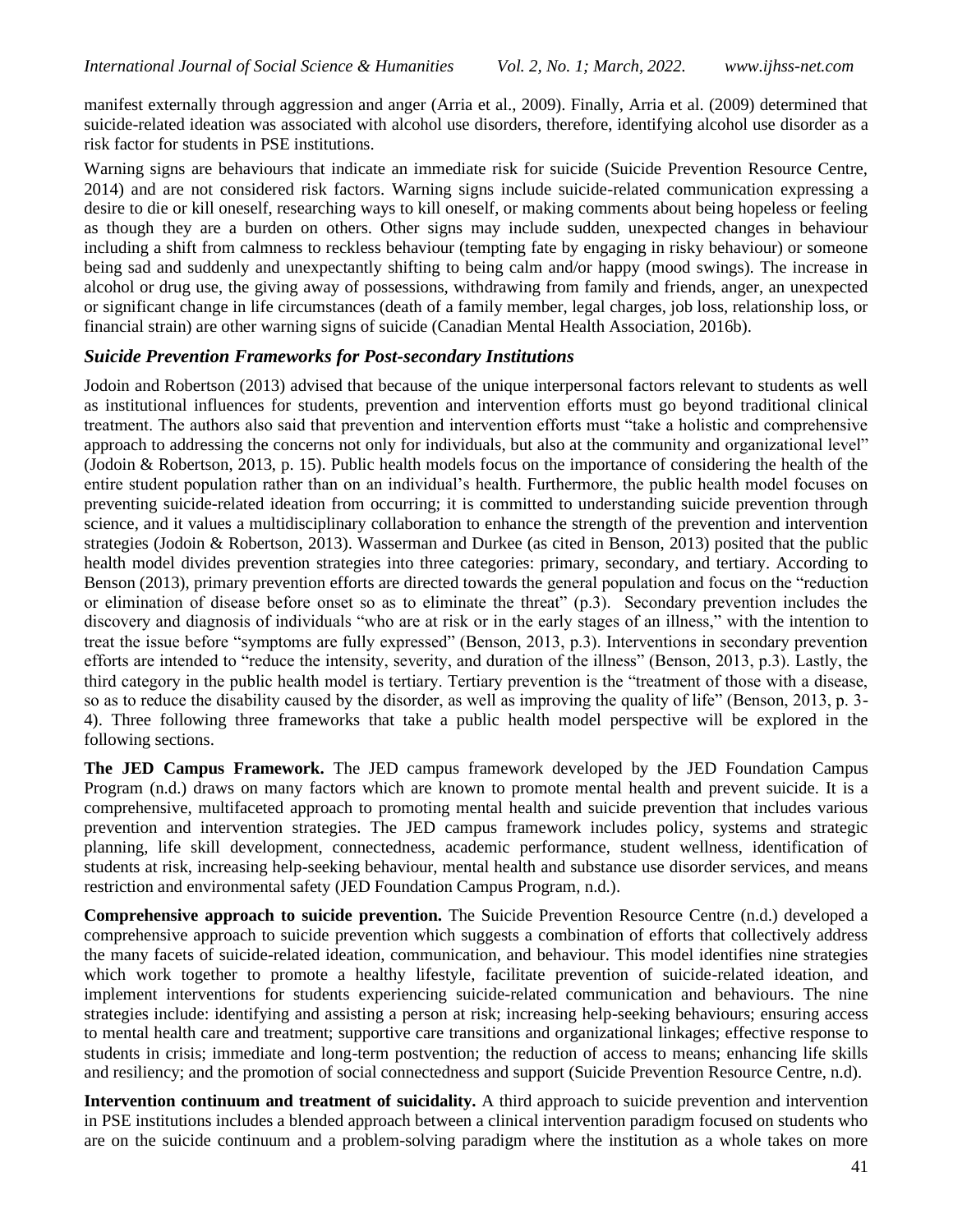responsibility for the wellbeing of the entire student population. Drum and Denmark (2012) suggested a framework which "embeds intervention within a comprehensive prevention strategy and helps interveners link intervention methodology to specific types of preventive action" (p. 210). The framework includes five preventative actions (ecological perspective, proactive prevention, early intervention, treatment and crisis intervention, and lapse and relapse intervention) which are divided into three intervention zones (prevention, clinical intervention, and recovery zone). The prevention zone consists of ecological and proactive prevention actions. Interventions for the ecological prevention action include policy and procedures which "build healthpromoting qualities such as collaboration and a sense of togetherness, and to reduce harmful qualities of depersonalization, competitiveness, and discrimination" (Drum & Denmark, 2012, p. 215). These three frameworks have identified many prevention and intervention strategies that will be compared and contrasted in the following sections.

# *Primary, Secondary and Tertiary Prevention and Intervention Strategies*

**Life skills programs.** According to the JED Foundation Campus Program (n.d.), the PSE experience is a time in a student's life which is characterized by change, growth, and challenges. Washburn and Mandrusiak (2010) contended that PSE students are in a vulnerable life stage and therefore PSE institutions need to provide students with opportunities to learn and develop skills that will help them to manage the high demands of university life. For example, navigating academics, new relationships, financial responsibilities, family relationships, and friends can be daunting and difficult. Providing students with an opportunity to learn various skills such as critical thinking, stress management, coping, and psychoeducation related to suicide and suicide prevention better equips students to manage and deal with the various stressors and risk factors, all the while building on students' protective factors which builds resilience (Benson, 2013; JED Foundation Campus Program, n.d.; Suicide Prevention Resource Centre, n.d.). Student resilience is characterized as optimism, positive self-concept, and being hopeful all the while managing the pressures and stress of university life (Suicide Prevention Resource Centre, n.d.). In addition to increasing the functional capacity of the student population, engaging in small inclusive community groups creates a sense of belonging and connectedness. Furthermore, many divisions on campus including student affairs, student health and counselling services, academic learning communities, library programs, residence life, and access and equity programs can offer many of the programs identified to make it a community-wide initiative.

JED Foundation Campus Program (n.d.) also identifies academic performance as a specific component of their framework. They hold that academic performance can be a contributor to distress and suicide-related ideation, communication, and behaviours and therefore strategies specific to academic performance are important to the positive health and mental health of students. Notably, a study completed by Drum et al (2009) determined that of the 18% of undergraduates and 15% of graduate students surveyed, who seriously considered attempting suicide, 43% of undergraduates and 45% of graduate students identified academic pressure and struggles as having a large effect on their suicide-related ideation. Given this statistic, the JED Foundation Campus Program suggested that in addition to programs teaching life skills, programs focusing on study skills, time management, and course planning should be available to students (JED Foundation Campus Program, n.d.).

**Connectedness and student wellness.** According to the JED Foundation Campus Program (n.d.), an important suicide prevention initiative is building and promoting a social network where students feel connected to others, their program, and their institution. This time in their life can be described as a period of transition as many changes occur at this stage. Some of the changes students experience are moving away from their home and parents for the first time, and experiencing changes within their familial and peer relationships. The result is limited social supports, isolation and loneliness, more opportunities to use alcohol and drugs, financial strain, adapting to a new culture, and sometimes there are additional pressures placed upon students by their family to succeed (Arria et al., 2009; Suicide Prevention Resource Centre, n.d.). Wei (2007-2008) added that student populations living on campus, who do not have family support, are susceptible to engaging in risk-taking behaviours such as increased drug and alcohol use, which make them even more vulnerable. Accordingly, promoting social connectedness within the campus community can help mitigate some of the risk factors associated with PSE student populations (Arria et al., 2009).

Washburn and Mandrusiak (2010) posited that PSE institutions recognize the need for social connectedness and create "opportunities for students to develop meaningful connections with the campus community" (p. 106). The creation of smaller communities within the larger PSE community may help with isolation and loneliness and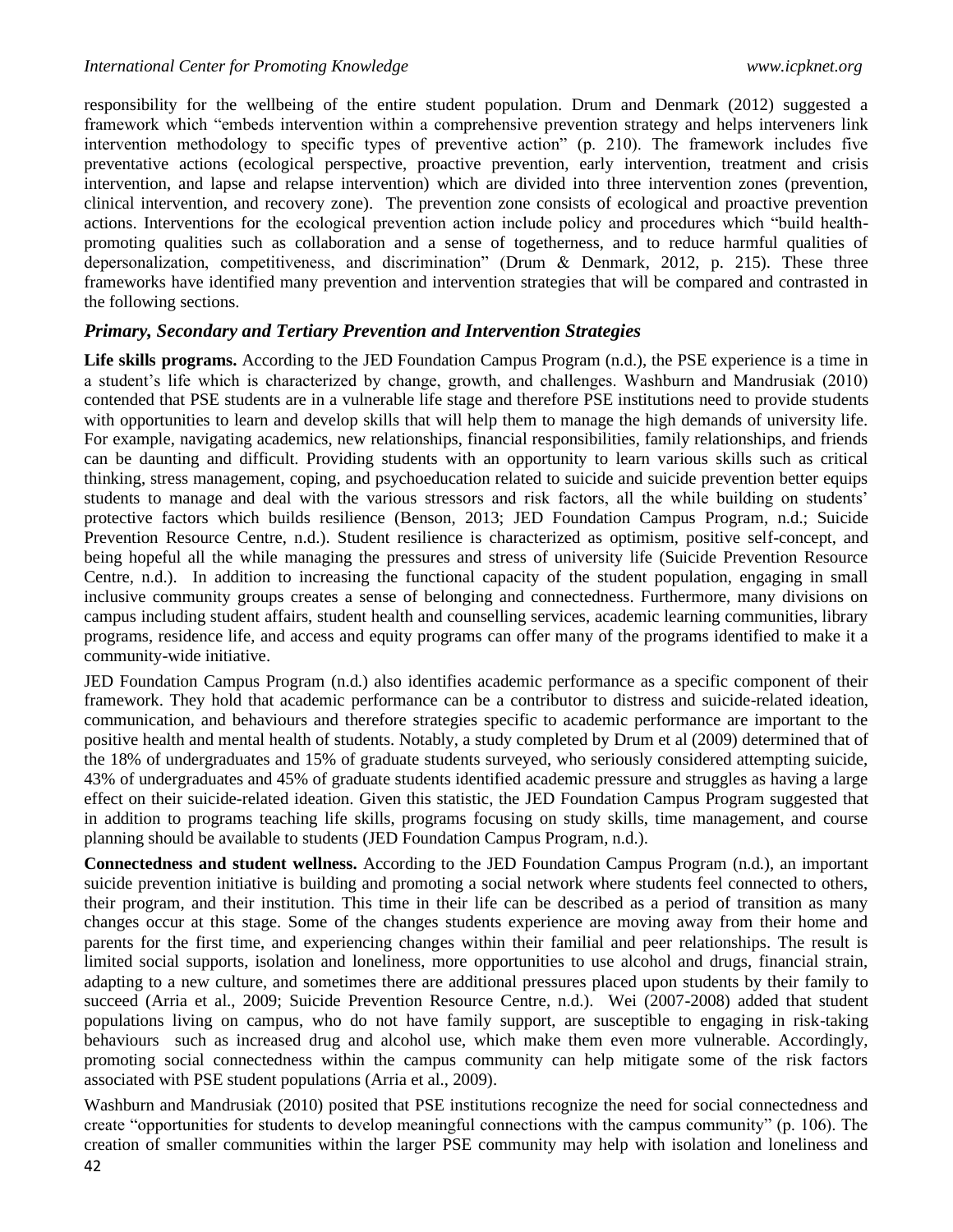promote a sense of belonging and connectedness (JED Foundation, 2006). For example, Arria et al. (2009) promoted peer group membership, student leadership opportunities, and learning communities as ways to build connectedness. In a study by Drum et al. (2009) the authors discovered that students who participated in student leadership opportunities and campus recreational sports "were less likely than those who did not participate in the organizations to have seriously considered attempting suicide in the past 12 months" (p. 219). The study highlights the importance of creating and maintaining an inclusive campus environment and providing opportunities for students to connect with others as a possible means for decreasing the numbers of student who enter the suicide continuum (Drum et al., 2009).

The JED Foundation Campus Program (n.d.) identified student wellness as one of the framework components. Notably, this speaks to the promotion of positive health and mental health and can be found imbedded in the other frameworks as well. The JED Foundation Campus Program holds that if you provide awareness and services to support positive health and mental health initiatives and coping strategies, you can impact students who may experience distress and find themselves on the suicide continuum (n.d.).

**Increase help-seeking behaviour.** A study by Westefeld et al. (2005) found that 42% of college students felt suicidality was a problem on North American PSE campuses, but only 10% felt it was a problem on their own campus. Given people typically evaluate their circumstances as more favourable than others, this finding may suggest that college students are in danger of under-recognizing the risk of suicide in themselves and in their peers (Cerel, Bonlin, & Moore, 2013). The frameworks described above all identify increasing help-seeking as an important component of their frameworks. Increasing help-seeking behaviour includes the implementation of awareness campaigns regarding mental health promotion and suicide to provide information and educate the campus community on issues related to mental health promotion, suicide, and the resources available to students on the campus (Miller, Eckert, & Mazza, 2009). While there is limited research on the impact of suicide awareness campaigns in decreasing suicidality, Westefeld et al.'s (2005) found that only 26% of sampled students were aware of the mental health resources on their campuses.

In a study by Drum et al. (2009), the authors determined that some students did not want to disclose suiciderelated ideation, communication, and/or behaviours because they were afraid of the stigma attached to suicide. These beliefs about suicide can negatively impact a student's decision to seek help and help-seeking behaviours are important in the prevention of suicide. The JED Foundation Campus Program (n.d.) also identified the importance of increasing help-seeking behaviours. Initiatives to reduce stigma attached to mental health, raise awareness of risk factors, protective factors and warning signs associated with suicide, and the promotion of on and off campus supports will empower students to know when and how to seek help.

**Restrict access to means.** Restricting access to lethal means is another measure identified by the three frameworks, which support suicide prevention efforts. According to a study completed by Sarchiapone, Mandelli, Losue, Andrisano, and Roy (2011), restricting access to lethal means is one of the most effective strategies for reducing suicide. Another study completed by Mann et al. (2005) also concluded that "restricting access to lethal methods reduce suicide rates" (p. 2064). In order to restrict access, it is imperative that PSE institutions be aware of the means in which people commit suicide. According to Statistics Canada (2009), the most common method of suicide between the ages of 15 to 38 (the age range of typical PSE students) is hanging, which includes strangulation and suffocation. The second most common method is poisoning followed by the use of firearms.

In terms of restricting access, Canadian gun legislation limits access to firearms as there are strict laws on the handling and carrying of a firearm. Unfortunately, limiting access to the means required for hanging are incredibly difficult to limit on campuses. However, some ways to restrict other means on university campuses include, prohibiting access to rooftops, windows and high places, safely storing medication, and limiting access to poisonous chemicals (JED Foundation Campus Program, n.d.; Suicide Prevention Resource Center, n.d.). As for restricting access to poisonous chemicals, some measures have been taken by outside industries such as the reduction of carbon monoxide in household gas (Nordentoft, 2010). There is concern noted within the research that if you limit or restrict access to the means an individual wants to use to commit suicide, the individual may seek out another means. Essentially, if a student wants to end their life, they will find whatever means are available to do so (Sarchiapone et al., 2011). However, efforts should be made wherever possible to structure the campus so that it is as safe as possible. The JED Foundation Campus Program (n.d.) suggests PSE institutions conduct an "environmental scan for potential access to lethal or dangerous means" (para. 14).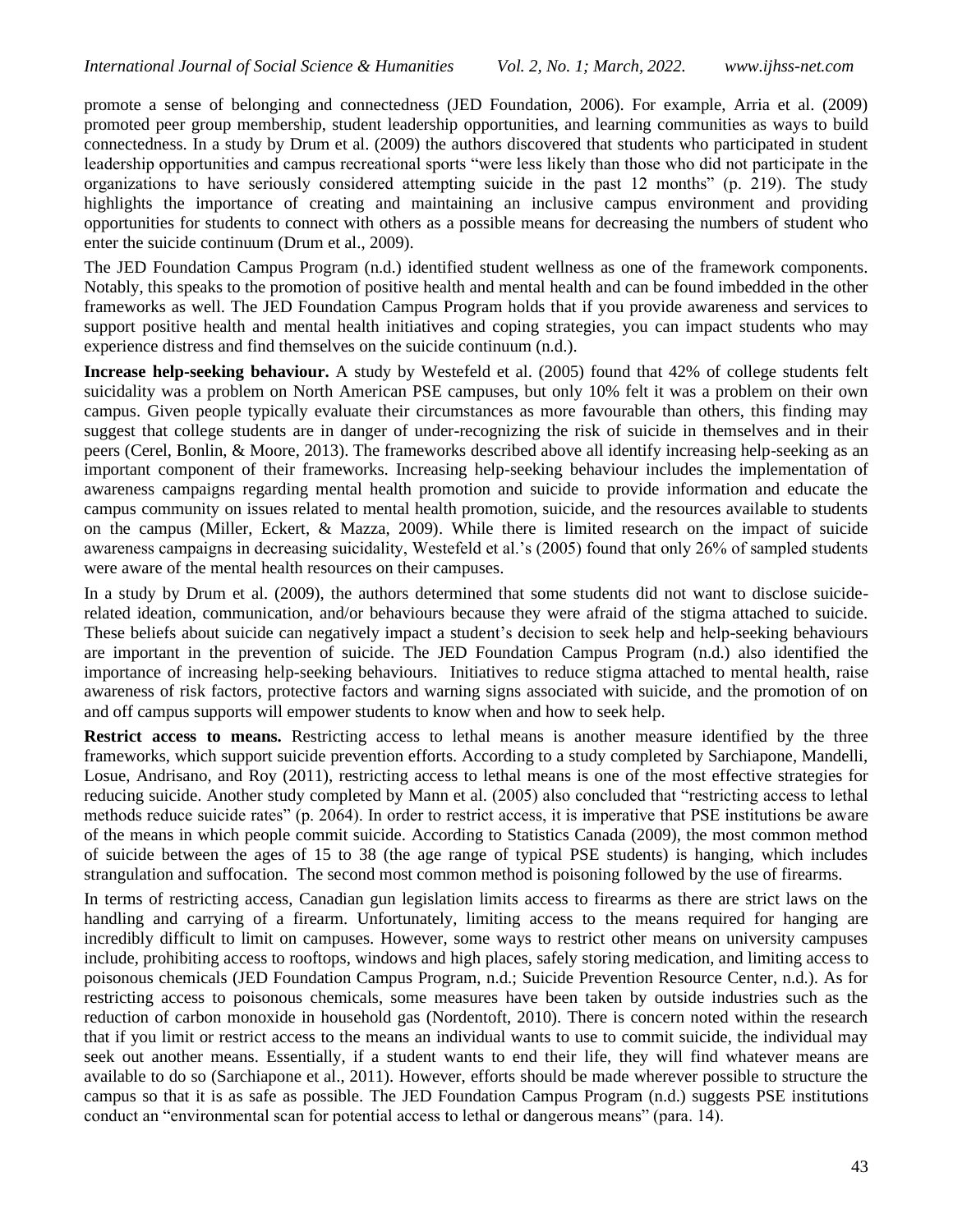**Policy and strategic planning.** The JED Foundation Campus Program (n.d.) identifies the need to implement policy, systems, and strategic planning within PSE environments to support suicide prevention efforts. Strategic planning allows institutions "to anticipate and evaluate clinical and programming needs, examine how they deploy both personnel and financial resources to address challenges, coordinate efforts across campus, and evaluate programming effectiveness" (JED Foundation Campus Program, n.d., para. 3). Furthermore, the JED Foundation Campus Program (n.d.) also recommends policies "in order to establish norms, build awareness, improve the quality of health services, protect students and discourage harmful behaviours across campus" (para. 4).

**Identification of at-risk students.** Many PSE institutions support training programs for faculty, staff and students to assist with the early detection of students at-risk. Gatekeeper programs are considered training programs for PSE community members who are "in a natural position to carry out informal surveillance, detection, and assistance for those in need" (Cross, Matthieu, Cerel, & Knox, 2007, p. 660). These training programs are designed to enhance knowledge about mental health and suicide-related ideation, communication, and behaviours including the awareness of risk factors, protective factors, and warning signs. They offer ways to connect with at-risk students and help community members in understanding when to intervene and how to refer students to mental health services (Indelicato, Mirsu-Paun, & Griffin, 2011).

As indicated above, Drum et al.'s (2009) study confirmed that many students experiencing suicide-related ideation do not tell anyone. This study also determined that if students do share these feelings it tends to be with a peer, so training the student body, especially to those living on campus is important. Interestingly, "almost no undergraduates and not a single graduate student confided in a professor" (Drum et al., 2009, p. 218). However, training professors are important as they are the individuals who have regular contact with students and if trained, can identify a student who may be in distress or struggling. Even if the student does not disclose, professors are in a favourable position to recognize, intervene and refer, even without a disclosure of suicide. Furthermore, another important group to obtain the training are academic advisors, who also have a pathway to intervene and engage students who may be in distress. Given they meet with students regularly, they can identify students who are struggling (academically or emotionally) and ensure they are referred on to the appropriate supports (Drum et al., 2009). Drum et al. (2009) agreed that a broad spectrum of individuals within a PSE environment should be educated and trained to identify students who are struggling. Catching the early onset of symptoms of depression, other mental health disorders, and suicide-related ideation allows for the effective treatment of the symptoms by reducing the intensity, severity and duration of the symptoms before they are fully expressed (Hage, Romano, Conyne, Kenny, Matthews, Schwartz, & Waldo, 2007). According to Benson (2013), assessment of risk, screening for illnesses such as depression and suicide-related ideation fall within the category of identification of at-risk students.

Luoma, Martin, and Pearson (2002) established that physicians need to continue to work on detecting depression and suicidal ideation. The implementation of screening tools are another measure used to identify students who may be at-risk. These tools are easy to administer and can provide early detection of people who are experiencing distress (Washburn & Mandrusiak, 2010). This strategy can activate health care professionals earlier, intervening and delaying the onset of depression before thoughts of suicide are fully expressed.

**Access to mental health services.** Ensuring access to mental health services is also identified as important in the three frameworks. By ensuring students have access to mental health services on and off campus, they are more likely to address the early onset of symptoms of mental illness which may delay or stop the movement through the continuum of suicide. Notably, PSE counselling centres are reporting an increase in the numbers of students in distress and seeking assistance. As indicated earlier, they are also reporting an increase in the severity of students' needs (Gallagher, 2015). This change resulted in counselling centres managing increasing demands for service while working with limited resources. According to Washburn and Madrusiak (2010), counselling centres need to be creative in their service delivery models which may include the introduction of a triage intake system and same day emergency appointments, which assist with rapid access to counselling services for those in need.

Mental health counsellors are those who provide therapy to work on the underpinnings of the suicide-related ideation, communication, and behaviour. Cognitive behavioural therapy (CBT) interventions such as behavioural activation and cognitive restructuring can help increase the amount of positive experiences clients have while diminishing the tendency to view their environment through a distorted lens (Klonsky, May, & Saffer, 2016). Additionally, students require access to physicians and psychiatrists who can diagnose and provide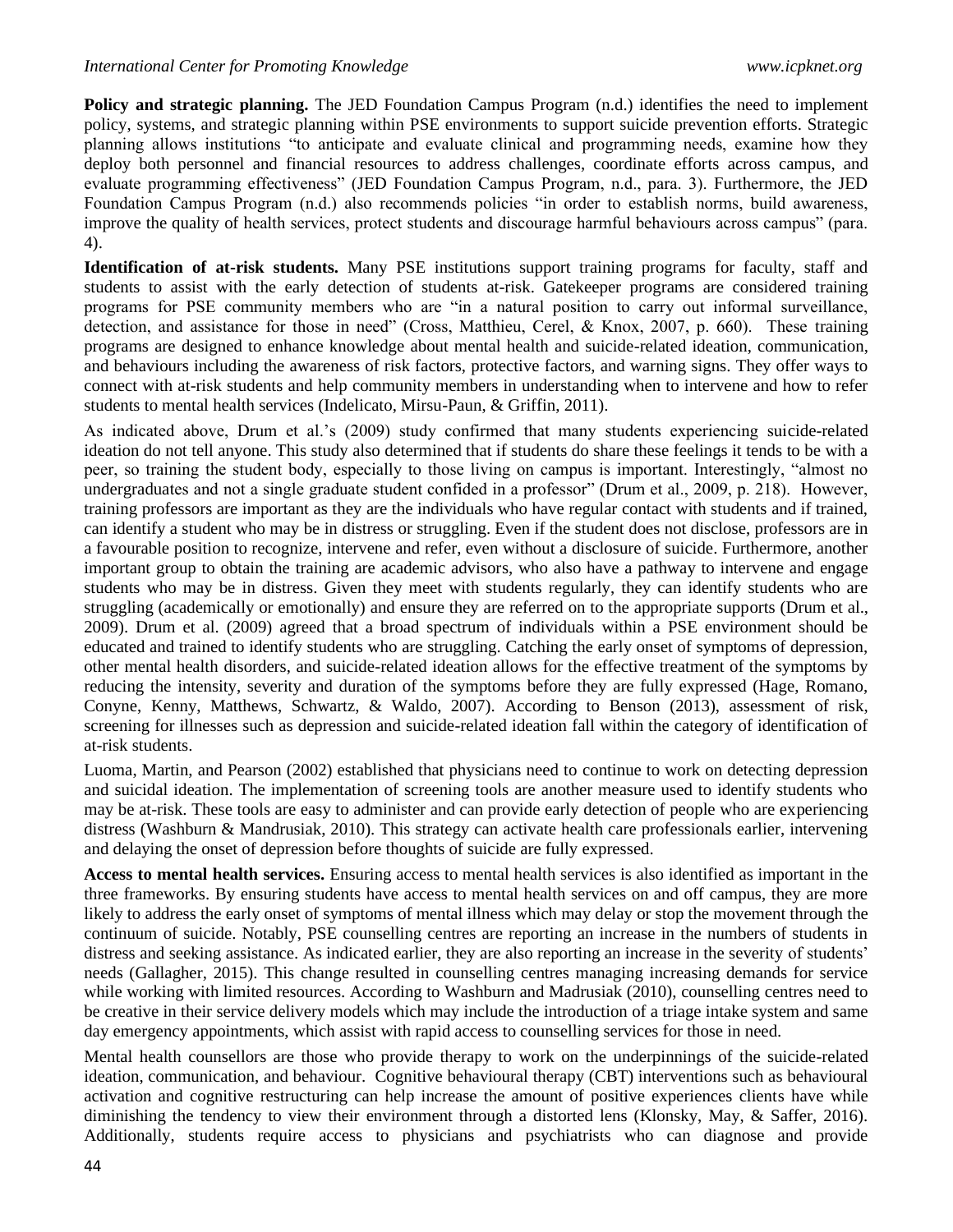psychopharmalogical treatment for mental health illnesses (Drum et al., 2009). Depression is one of the main risk factors related to suicide and therefore requires intervention from physicians or psychiatrists (Nydegger, 2014). Bipolar disorder and schizophrenia are also mental health illnesses which correlate with suicide-related ideation, communication, and behaviours are require medical intervention. Given the medical nature of these illnesses, many individuals, including students, seek treatment from physicians and/or psychiatrists. Interestingly, a study by Luoma et al. (2002), in a meta-analysis of 40 studies where information was present on the rates of contact between people who had completed suicide and health care providers, found that "[o]n average, 45% of suicide victims had contact with primary care providers within 1 month of suicide" (p. 909). Therefore, ensuring access and using screening methods can identify students on the suicide continuum or with mental health illnesses.

In addition, the Suicide Prevention Resource Center and Drum et al. (2009) identify the need for crisis response within their frameworks. Crisis response speaks to other mental health services on or off campus that can assist when students are in a state of crisis. Suicide Prevention Resource Center (n.d.) suggests "mobile crisis teams, walk-in crisis clinics, hospital-based psychiatric emergency services, and peer-support programs" (para. 6) as well as case managers, hotlines and helplines who can provide crisis intervention services to the student (Drum & Denmark, 2012).

**Postvention.** The comprehensive approach to suicide prevention by the Suicide Prevention Resource Center (n.d.) refers to postvention as a component to suicide prevention in PSE institutions. Postvention refers to the interventions implemented to assist those impacted by someone whom they know died by suicide. Furthermore, Szumilas and Kutcher (2011), stated "the intention of postvention programming is to aid the grieving process and reduce the incidence of suicide contagion through bereavement counselling and education among "survivors", encompassing family, friends, classmates, etc. who are affected by the death" (p. 18). The Suicide Prevention Resource Center (n.d.), recommends that PSE institutions implement a plan or a set of protocols to help the institution "respond effectively and compassionately to a suicide death" (para. 7).

# *Discussion and Implications*

The purpose of this paper was to provide some clarity and insight into suicide prevention and intervention strategies available to PSE institutions and what all campus stakeholders, not just mental health professionals, can do to help with the increasing problem of suicide-related ideation, communication, and/or behaviours on campus. As mental health concerns continue to increase within the student population in PSE institutions, continued efforts to be vigilant against suicidality are necessary. Ensuring students receive sufficient and timely support and resources are necessary. While universities will continue to enroll individuals who present with mental health issues and suicide risk factors, we must be mindful that the stress and pressure of academic life can exacerbate mental health issues. Therefore, institutions need to be attentive in delaying the onset and stopping the movement of students who find themselves on the verge of or on the suicide continuum, shifting focus from purely reactive responses to prevention measures. Expanding prevention and intervention efforts to include campus-wide multifaceted approaches will aid in the battle against suicide-related ideation, communication, and behaviours.

Additionally, further research with regard to effectiveness of the frameworks needs to be undertaken. Washburn and Mandrusiak (2010) examined the implementation of the JED foundation framework at the University of British Columbia. They noted that the JED foundation had tried to integrate evidence-informed best practices within their framework, but individual institutions need to continue to monitor their own progress with whichever framework they decide to implement. Moreover, "further research focusing directly on the impact of suicide prevention efforts on the post-secondary community is desperately needed to establish the effectiveness of suicide awareness campaigns and gatekeeper training programs" (Washburn & Mandrusiak, 2010, p. 115). As Washburn and Mandrusiak (2010) identified, suicide awareness campaigns are critical in ensuring that campus stakeholders are aware of and understand the elements of a holistic framework in such a complex organization. Informing the whole community requires a multi-pronged, intentional campaign, including website development and social media strategies, to promote awareness. Articulating and presenting the strategy in a manner that everyone can understand is key.

When examining the three frameworks, one potential drawback of the Drum and Denmark (2012) approach is the terminology. If explanation of the primary, secondary and tertiary stages are required, then the approach is not amenable to dissemination across the various audiences on campus. In addition, it was difficult to uncover information with regard to successful implementation of the approaches presented by Drum and Denmark (2012)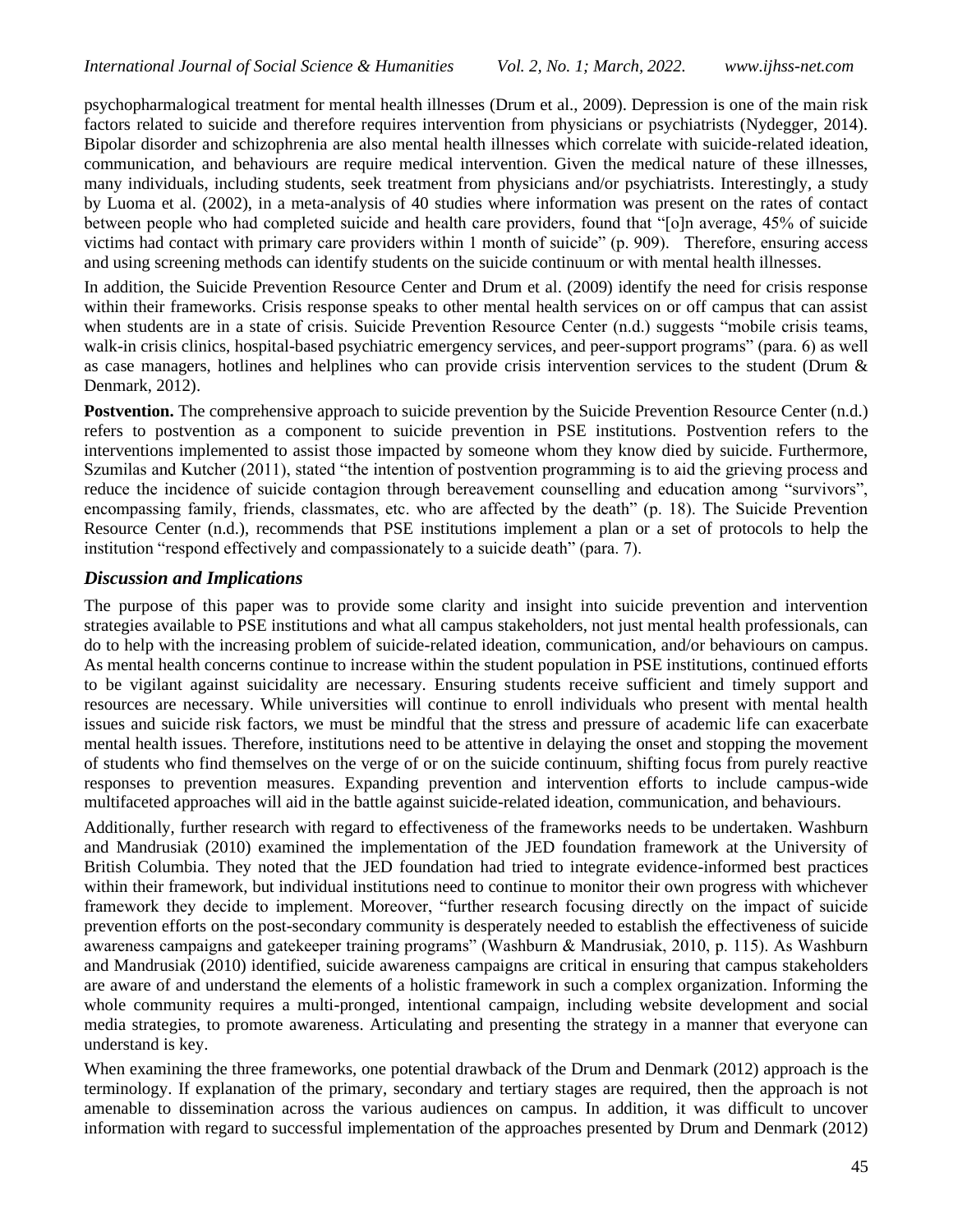and the Suicide Prevention Resource Center (n.d.). Furthermore, the topics of mental health and suicidality, on campuses and within the broader society, are garnering much more attention within the last decade; the literature in the field is rapidly expanding and there are intensive public awareness campaigns launched to open the dialogue with regard to a previously seldom discussed issue. As a result, it is difficult to keep up with advances in the field and new publications across the many organizations and scholarly journals who are invested in this area of public health. A more intentional and broadly based sharing of best practices and emergent research could support positive changes with regard to addressing this issue.

The three frameworks identified within this review are all considered public health models. All three models recommend multiple primary, secondary and tertiary levels of preventions and intervention. Canadian PSE institutions need to consider establishing or enhancing their frameworks for prevention and intervention. While members of campus may be aware of some of the prevention strategies and programs that are advertised on campus (such as mindfulness programs), they often are unaware of how to intervene when someone close to them is experiencing issues that may require intensive support or where to seek support. These frameworks suggest a more structured approach to address all parts of the spectrum, and emphasize the continuum of supports required for a holistic strategy.

Using a hybrid of these three models can be a strong foundation for the development of a multi-faceted approach tailored for the specific context of individual institutions. Furthermore, a national dialogue and concerted focus should be undertaken, including determining how to gather fulsome national statistics on mental health on Canadian campuses. Given the provincial jurisdiction over education, these actions can be more difficult; however, the urgency of the situation demands intentional and multifaceted approaches to address the increasing concerns expressed over mental health issues and suicides on campus.

### *Purpose*

The purpose of this paper is to examine research related to suicide and identify ways in which PSE institutions can ameliorate the risk of suicide. This knowledge is necessary for it contributes to the understanding and development of the best prevention and intervention strategies for institutions. Given that PSE institutions have unique populations and needs, it is necessary to understand the issue and the institution, so that risk factors and protective factors which require the most attention are included in the prevention and intervention efforts. Furthermore, suicide prevention and intervention is complex and requires a campus-wide effort. Sole reliance on mental health resources to work with students on the suicide continuum is impossible. In order to support all students, ensuring no one falls through the cracks, it is imperative that PSE institutions implement a holistic approach to suicide prevention and intervention using a multifaceted approach.

# *Research Questions*

Individuals exhibiting suicide-related ideation, communication, and behaviours are amongst the student population in PSE institutions. As a result, PSE institutions are in a unique position to assist with suicide prevention and intervention. The following research questions were identified for this study.

- 1. How can community members within a PSE institution understand the problem of suicide on Canadian campuses and identify students experiencing suicide-related ideation and behaviours?
- 2. What multifaceted frameworks exist to support a holistic prevention and intervention strategy in a PSE institution?
- 3. How can prevention and intervention strategies be implemented from a multifaceted framework so PSE institutions are better equipped to assist and support students before they find themselves on the suicide continuum and to intervene and support students who are on the suicide continuum?

# *Methodology*

To investigate the research questions, the researchers undertook a qualitative examination (Merriam, 2009) with regard to campus approaches to address suicidality, where themes and common approaches emerged during the search. Terms such as "suicide prevention", "suicide intervention" and "suicide higher education" were used to uncover resources. Materials and papers from conferences also provided some information to begin the study. As noted by Jodoin and Robertson (2013), the frameworks needed to go beyond clinical treatment and needed to be more holistic. This consideration meant that the frameworks were delimited to approaches that included primary, secondary and tertiary approaches and thus included a continuum of programs and supports. Several frameworks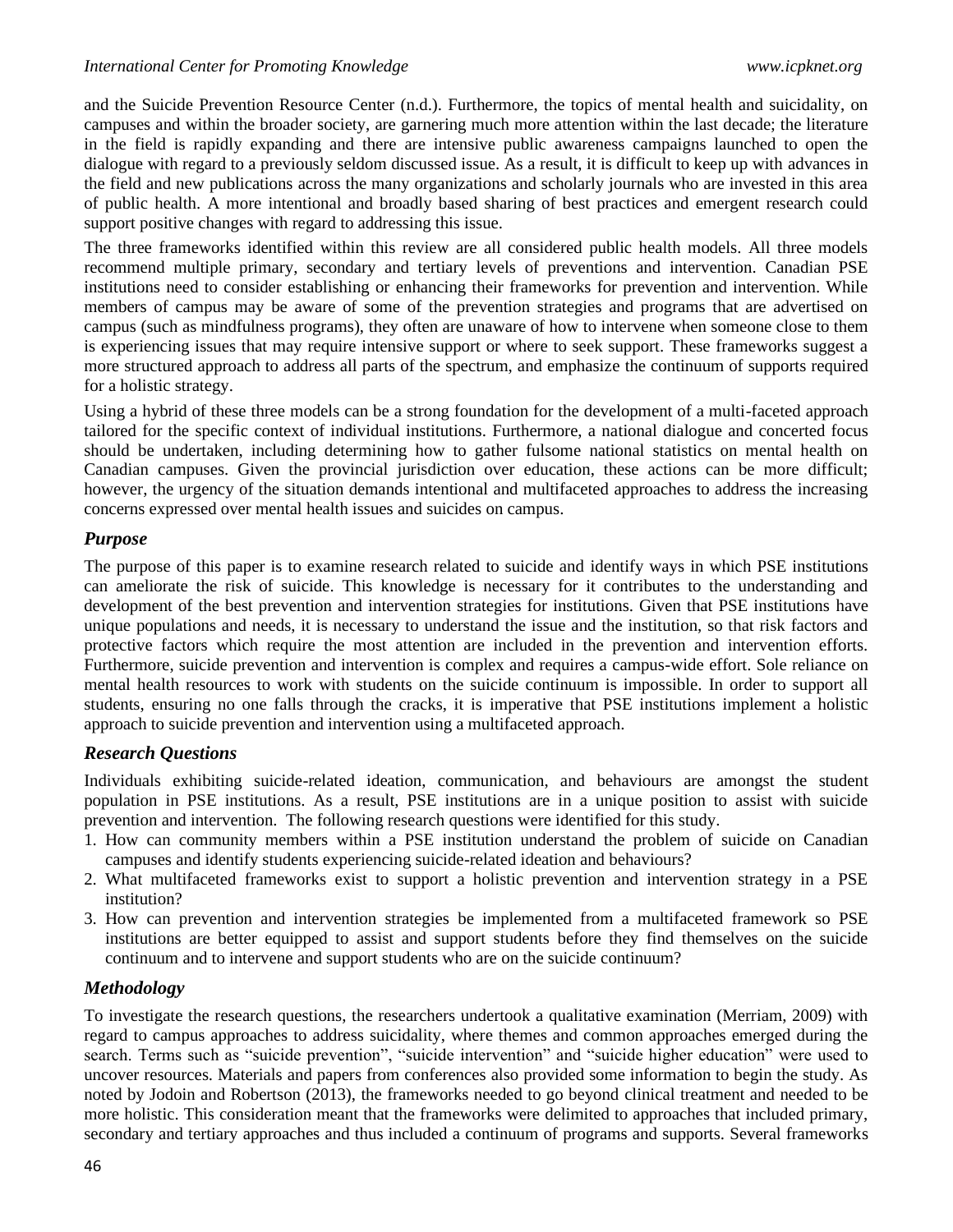were more commonly discussed in the literature, but there was scant literature on the effectiveness on the frameworks, with the exception of the one proposed by the JED Foundation (n.d.). One framework, the Intervention continuum and treatment of suicidality, was proposed by Drum and Denmark (2012), prominent researchers in the field. Furthermore, the frameworks chosen were identified as being established in the North American continent. As noted by the World Health Organization (2017), there can be specific differences across geopolitical boundaries. While this paper does not present an exhaustive list of all the possible frameworks presented in the field, the three chosen frameworks share a similar holistic approach. Indeed, the Suicide Prevention Resource Center noted that their approach (the Comprehensive Approach to Suicide Prevention and Mental Health Promotion) was very similar to the multifaceted approach that Drum and Denmark (2012) proposed and to the holistic framework described by the JED Foundation (n.d.).

#### *Context*

Approximately 800,000 people worldwide die by suicide each year, and "suicide is the second leading of death among 15 to 29-year-olds" (World Health Organization, 2017, para. 1). According to Statistics Canada (2015a), of the 252,338 deaths in Canada reported in 2013, 4,054 were deaths by suicide. This statistic places death by suicide as the ninth leading cause of death for Canadians (Statistics Canada, 2015a). Noteworthy, death by suicide has been the ninth leading cause of death in Canada since 2009 (Statistics Canada, 2015b). As indicated earlier, students attending PSE institutions are not immune to suicide or suicide-related ideation and behaviours. While a study by Kisch, Leino, and Silverman, (2000) confirmed that students attending PSE classes died by suicide at about half the rate of the same age peers not attending classes, it still confirms that suicide is a problem in PSE institutions. Therefore, implementing a suicide prevention strategy within a PSE institution is necessary to address and prevent suicide amongst its student population.

# *References*

American College Health Association. (2016). American College Health Association -

National College Health Assessment II: Reference group executive summary spring 2016. Hanover, MD: American College Health Association.

American Psychiatric Association. (2013). *Diagnostic and statistical manual of mental disorders* (5th ed.). Arlington, VA: American Psychiatric Publishing.

- Arria, A. M., O'Grady, K. E., Caldeira, K. M., Vincent, K. B., Wilcox, H. C., & Wish, E. D. (2009). Suicide ideation among college students: A multivariate analysis. *Archives of Suicide Research*, *13*(3), 230-246. Retrieved from [http://www.tandfonline.com/doi/abs/10.1080/13811110903044351.](http://www.tandfonline.com/doi/abs/10.1080/13811110903044351)
- Benson, K. M. (2013). Evidence-based approaches to suicide prevention. In D. Lester & J. R.
- Rogers (Eds.), *Suicide: A global issue* (pp. 1-25). California: Praefer.
- Bertolote, J. M., & Fleischmann, A. (2002). Suicide and psychiatric diagnosis: a worldwide
- perspective. *World Psychiatry*, *1(3),* 181–185. Retrieved from [https://www.ncbi.nlm.nih.gov/pmc/articles/PMC1489848/.](https://www.ncbi.nlm.nih.gov/pmc/articles/PMC1489848/)
- Canadian Mental Health Association. (2016a). *Your mental health*. Retrieved March 15, 2017 from [http://www.cmha.ca/mental-health/your-mental-health/.](http://www.cmha.ca/mental-health/your-mental-health/)
- Canadian Mental Health Association. (2016b). *Preventing suicide*. Retrieved March 15, 2017 from [http://www.cmha.ca/mental\\_health/preventing-suicide/#.WOHTx28rLRY.](http://www.cmha.ca/mental_health/preventing-suicide/#.WOHTx28rLRY)
- Cerel, J., Bolin, M. C., & Moore, M. M. (2013). Suicide exposure, awareness and attitudes in college students. *Advances in Mental Health*, *12*(1), 46-53. Retrieved from [http://www.tandfonline.com/doi/abs/10.5172/jamh.2013.12.1.46.](http://www.tandfonline.com/doi/abs/10.5172/jamh.2013.12.1.46)
- Cross, W., Matthieu, M. M., Cerel, J., & Knox, K. L. (2007). Proximate outcomes of gatekeeper training for suicide prevention in the workplace. *Suicide & Life - Threatening Behavior*, *37(6)*, 659-670. Retrieved from [http://search.proquest.com/docview/224891786?accountid=14739.](http://search.proquest.com/docview/224891786?accountid=14739)
- Drum D. J., Brownson C., Denmark A. B., & Smith S. E. (2009). New data on the nature of suicidal crises in college students: Shifting the paradigm. *Professional Psychology, Research and Practice, 40*, 213-222. Retrieved from [http://ovidsp.tx.ovid.com/sp-](http://ovidsp.tx.ovid.com/sp-3.18.0b/ovidweb.cgi?&S=LFPPFPAKBBDDPIGONCJKCFFBMCJMAA00&Link+Set=S.sh.22%7c1%7csl_10)[3.18.0b/ovidweb.cgi?&S=LFPPFPAKBBDDPIGONCJKCFFBMCJMAA00&Link+Set=S.sh.22%7c1%7](http://ovidsp.tx.ovid.com/sp-3.18.0b/ovidweb.cgi?&S=LFPPFPAKBBDDPIGONCJKCFFBMCJMAA00&Link+Set=S.sh.22%7c1%7csl_10) [csl\\_10.](http://ovidsp.tx.ovid.com/sp-3.18.0b/ovidweb.cgi?&S=LFPPFPAKBBDDPIGONCJKCFFBMCJMAA00&Link+Set=S.sh.22%7c1%7csl_10)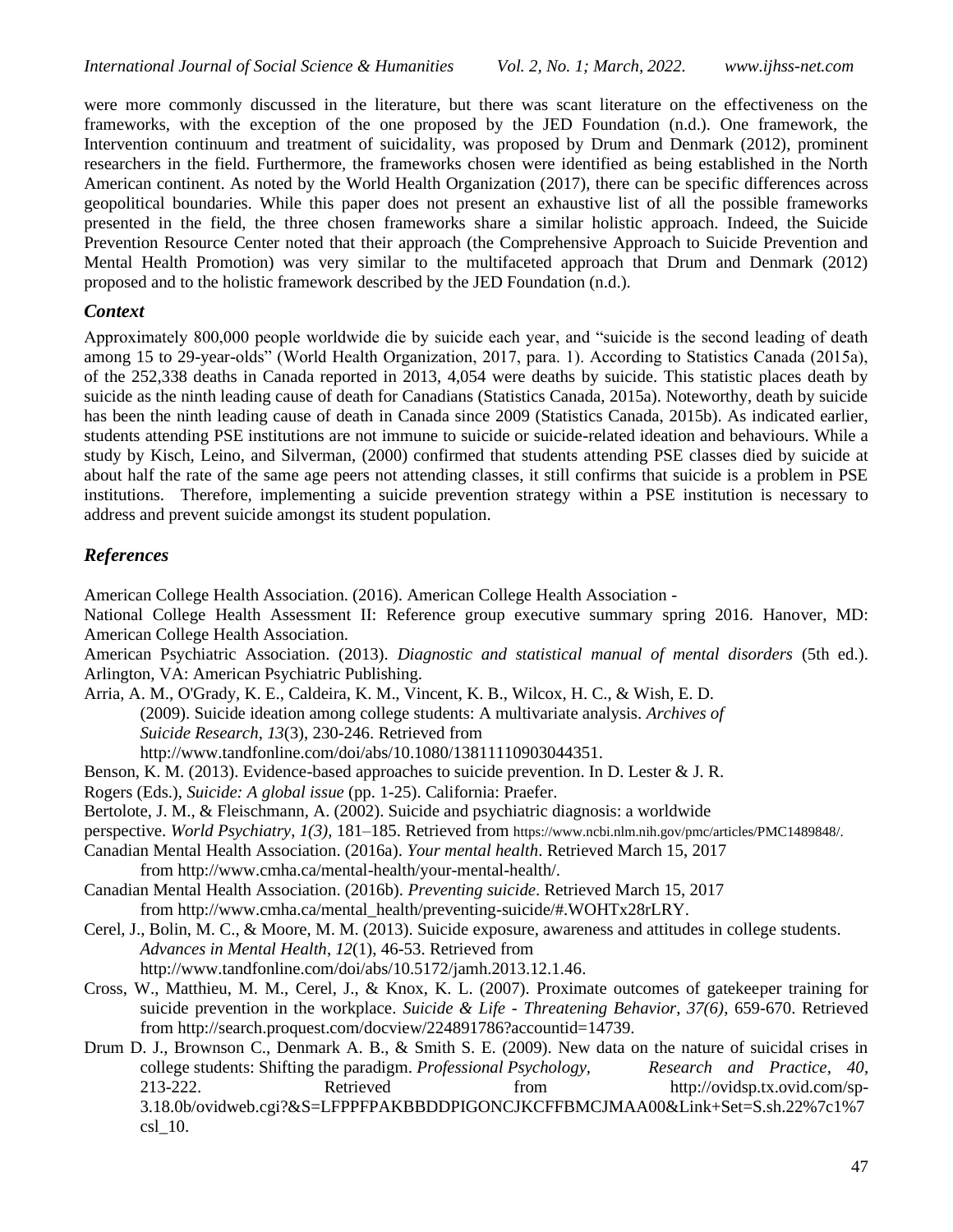- Drum, D. J., & Denmark, A. B. (2012). Campus suicide prevention: Bridging paradigms and forging partnerships. *Harvard Review of Psychiatry, 20(4*), 209-221. doi:10.3109/10673229.2012.712841.
- Gallagher, R. P. (2015) *National Survey of College Counseling Centers 2014.* Project Report.
- The International Association of Counseling Services (IACS). Retrieved from [http://d](http://d-scholarship.pitt.edu/28178/1/survey_2014.pdf)[scholarship.pitt.edu/28178/1/survey\\_2014.pdf.](http://d-scholarship.pitt.edu/28178/1/survey_2014.pdf)
- Ganz, D., Braquehais, M. D., & Sher, L. (2010). Secondary prevention of suicide. *PLoS Medicine*, *7(6),* 1-4. Retrieved from [http://doi.org/10.1371/journal.pmed.1000271.](http://doi.org/10.1371/journal.pmed.1000271)
- Hage, S. M., Romano, J. L., Conyne, R. K., Kenny, M., Matthews, C., Schwartz, J. P., & Waldo,
- M. (2007). Best practice guidelines on prevention practice, research, training, and social advocacy for psychologists. *The Counseling Psychologist*, *35(4),* 493-566. doi: [10.1177/0011000006291411.](http://dx.doi.org/10.1177%2F0011000006291411)
- Indelicato, N. A., Mirsu-Paun, A., & Griffin, W. D. (2011). Outcomes of a suicide prevention gatekeeper training on a university campus. *Journal of College Student Development*, *52(3*), 350-361. Retrieved from [http://search.proquest.com/docview/873114098?accountid=14739.](http://search.proquest.com/docview/873114098?accountid=14739)
- JED Foundation Campus Program. (n.d.). The framework for success. Retrieved March 2, 2017 from [http://www.thecampusprogram.org/framework-for-success.](http://www.thecampusprogram.org/framework-for-success)
- Jodoin, E. C., & Robertson, J. (2013). The public health approach to campus suicide prevention.*New Directions for Student Services*, *2013(141),* 15–25. doi:10.1002/ss.20037.
- Joiner, T. (2005). *Why people die by suicide*. Cambridge, MA: Harvard University Press.
- Kisch, J., Leino, E. V., & Silverman, M. M. (2005). Aspects of suicidal behavior, depression,and treatment in college students: Results from the spring 2000 national college health assessment survey. *Suicide & Life - Threatening Behavior, 35(1),* 3-13. Retrieved from [http://search.proquest.com/docview/224871990?accountid=14739.](http://search.proquest.com/docview/224871990?accountid=14739)
- Klonsky, D. E., & May, A., M. (2015). The three-step theory (3ST): A new theory of suicide rooted in the "ideation-to-action" framework. *International Journal of Cognitive Therapy, 8*, 114-129. doi: 10.1521/ijct.2015.8.2.114
- Klonsky, D. E., May, A., M., & Saffer, B. Y. (2016). Suicide, suicide attempts, and suicide ideation. *Annual Review of Clinical Psychology, 12*, 307-330. doi: 10.1146/annurev-clinpsy-021815-093204
- Linehan, M. M., Korslund, K. E., Harned, M. S., Gallop, R. J., Lungu, A., Neacsiu, A. D., ... &
- Murray-Gregory, A. M. (2015). Dialectical behavior therapy for high suicide risk in individuals with borderline personality disorder: a randomized clinical trial and component analysis. *JAMA Psychiatry*, *72*(5), 475- 482. Retrieved from [https://www.nami.org/getattachment/Blogs/NAMI-Blog/April-2015/test/Linehan-et](https://www.nami.org/getattachment/Blogs/NAMI-Blog/April-2015/test/Linehan-et-al-DBT-for-High-Suicide-Risk-in-Individuals-with-BPD.pdf)[al-DBT-for-High-Suicide-Risk-in-Individuals-with-BPD.pdf.](https://www.nami.org/getattachment/Blogs/NAMI-Blog/April-2015/test/Linehan-et-al-DBT-for-High-Suicide-Risk-in-Individuals-with-BPD.pdf)
- Luoma, J. B., Martin, C. E., & Pearson, J. L. (2002). Contact with mental health and primary care providers before suicide: A review of the evidence. *The American Journal of Psychiatry*, *159*(6), 909-16. Retrieved from [http://search.proquest.com/docview/220476937?accountid=14739.](http://search.proquest.com/docview/220476937?accountid=14739)
- Mann J.J., Apter A., Bertolote J., Beautrais A., Currier D., Haas A., … Hendin H. (2005).
- Suicide prevention strategies: A systematic review. *JAMA, 294*(16), 2064-2074. doi:10.1001/jama.294.16.2064.
- Merriam, S. B. (2009). *Qualitative research: A guide to design and implementation* (3rd ed.). Hoboken, NJ: Jossey-Bass.
- Miller, D. N., Eckert, T. L., & Mazza, J. J. (2009). Suicide prevention programs in the schools: A review and public health perspective. *School Psychology Review*, *38(*2), 168-188. Retrieved from [http://search.proquest.com/docview/219658471?accountid=14739.](http://search.proquest.com/docview/219658471?accountid=14739)
- Nordentoft, M. (2011). Crucial elements in suicide prevention strategies. *Progress in Neuro-Psychopharmacology and Biological Psychiatry, 35*(4), 848-853. Retrieved from [http://www.sciencedirect.com/science/article/pii/S0278584610004690.](http://www.sciencedirect.com/science/article/pii/S0278584610004690)
- Nydegger, R. (2014). *Suicide and mental health*. Santa Barbara, CA: Greenwood. Public Health Agency of Canada. (2015). *Mental illness*. Retrieved March 2, 2107 from [http://www.phac-aspc.gc.ca/cd-mc/mi](http://www.phac-aspc.gc.ca/cd-mc/mi-mm/index-eng.php)[mm/index-eng.php.](http://www.phac-aspc.gc.ca/cd-mc/mi-mm/index-eng.php)
- Ribeiro, J. D., & Joiner, T. E. (2009). The interpersonal-psychological theory of suicidal behavior: Current status and future directions. *Journal of Clinical Psychology, 65*, 1291–1299. doi:10.1002/jclp.20621.
- Sarchiapone, M., Mandelli, L., Iosue, M., Andrisano, C., & Roy, A. (2011). Controlling access to suicide means. *International Journal of Environmental Research and Public Health*, *8*(12), 4550–4562. Retrieved from [http://doi.org/10.3390/ijerph8124550.](http://doi.org/10.3390/ijerph8124550)